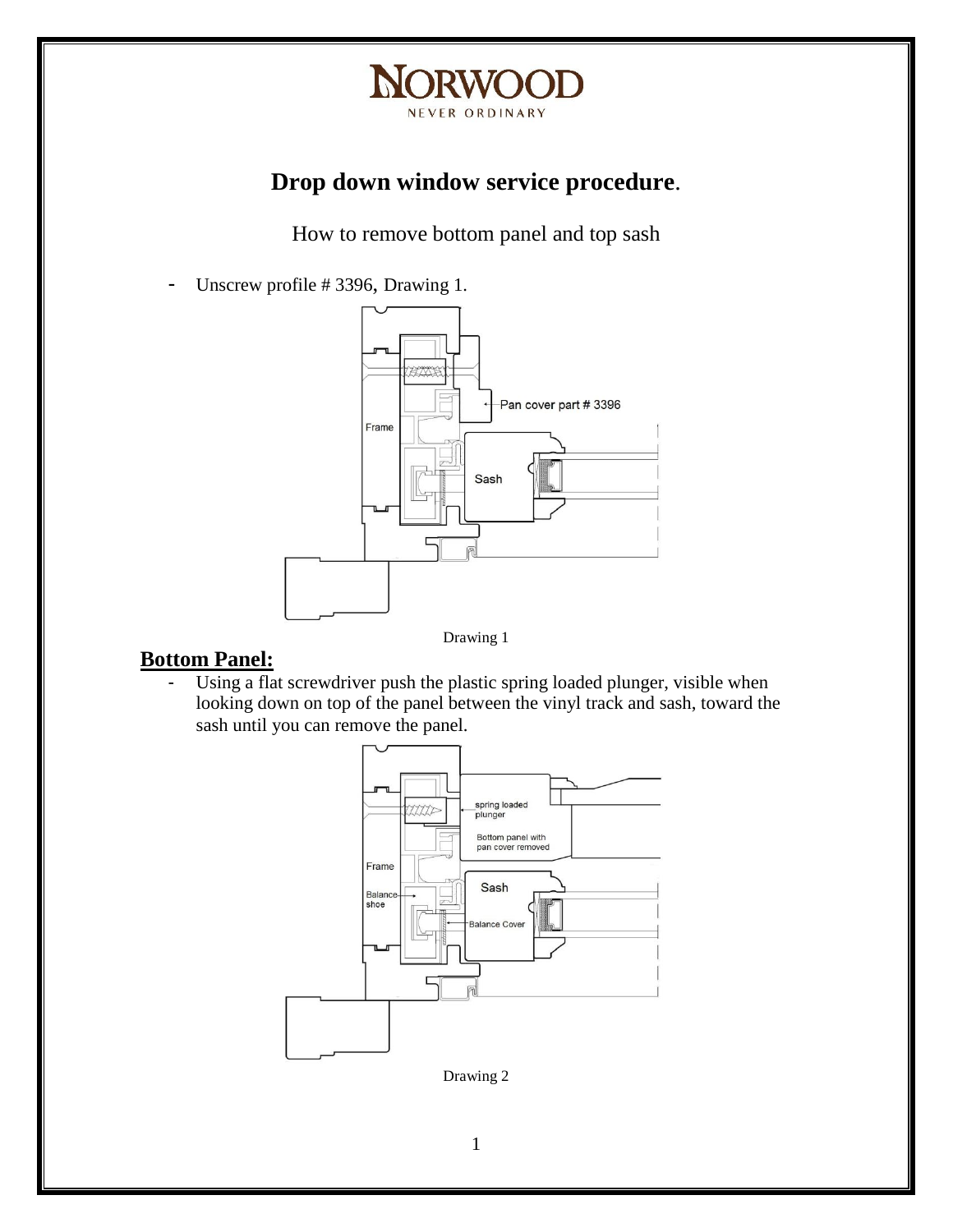## ORWOOD NEVER ORDINARY

## **Top sash:**

Bring the top sash down about half way. Make sure that the bottom rail of the sash does not go past the bottom of the opening where the panel is installed. Picture 1.



- Using a flat screwdriver push the plastic spring loaded plunger, visible when looking down on top of the sash between the vinyl track and sash, toward the sash until you can tilt the sash in.
- Tilt the sash at a 90Deg angle. Picture 2



- Slowly lift one side of the sash up and out of the balance shoe. Picture 3



Picture 3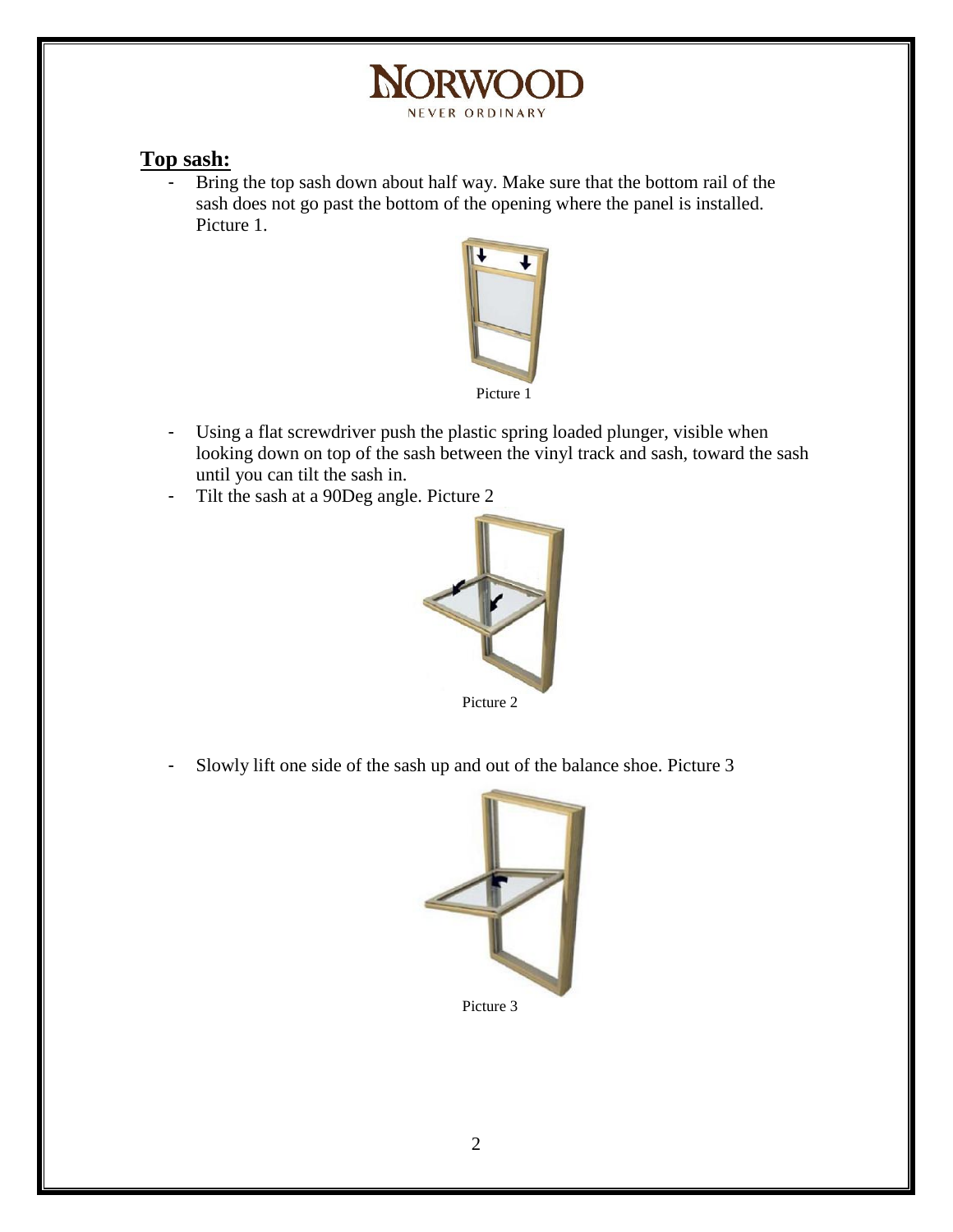**NORWOOD** NEVER ORDINARY

- Lift the opposite side out of the shoe and remove the sash from the opening.
- Unscrew and remove the balance cover. Drawing 3



Drawing 3

- Unhook balance from the shoe; if balance is not broken be careful because the balance is under a lot of pressure.
- If balance is broken, unscrew and remove old balance.
- Install new balance and connect to balance shoe.
- If balance shoe is broken remove shoe.
- Install new balance shoe.
- Connect the balance.
- Reassemble the window in opposite order than the way it was dissembled.